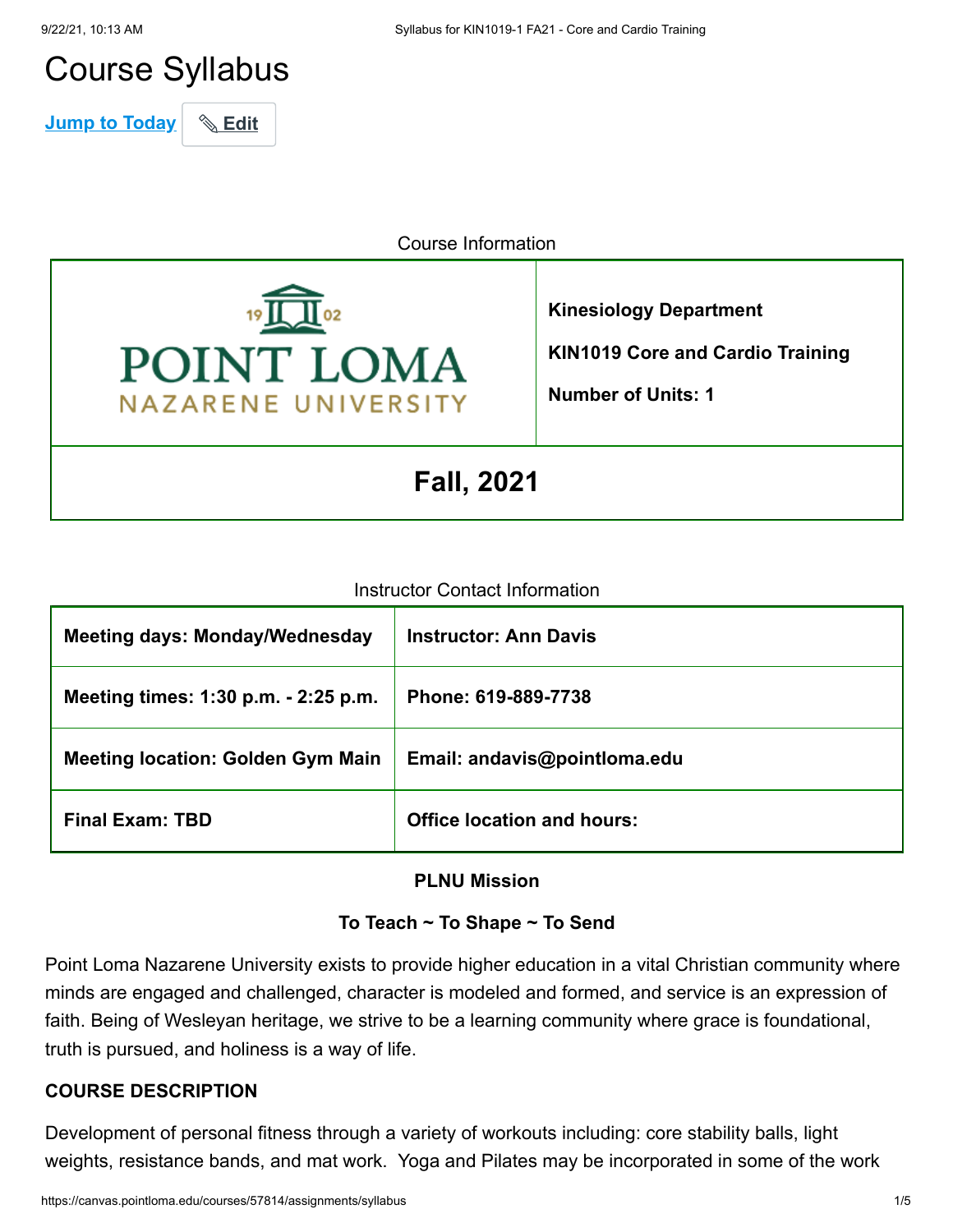outs.

## **COURSE LEARNING OUTCOMES**

**Student Learning Outcomes:** Students will learn appropriate and varied workouts targeted to improve muscular strength, endurance, flexibility, and body composition, including how to:

- 1. Understand proper, safe, effective workout utilizing the core stability ball and mats.
- 2. Develop and tone major muscles in the body, including core (chest, back, and abdominals), legs, shoulders, triceps and biceps using resistance bands and light weights.
- 3. Combine some yoga and Pilates techniques that emphasize numerous repetitions in several planes of motion.
- 4. Demonstrate a basic working knowledge of resistance training as well as understanding theory behind the benefits associated with injury prevention.
- 5. Students will meet or show proficiency/progress toward basic or fundamental skill level.

## **REQUIRED TEXTS AND RECOMMENDED STUDY RESOURCES**

- 1. **Attendance:** Each student is expected to attend all class sessions. Each student is allowed 3 class absences only (see University policy). No excused absences except for university endorsed activities (see catalogue). 150 pts are given for roll.
- 2. **Participation:** Each student will be expected to work out during class and participate to the best of his/her ability. 5 pts. x 30 meetings = 150 pts.
- 3. **Grading: 181** pts total 94-100% A 89-93% A- 84-88% B+ 80-83% B
- 4. **Equipment:** You will need a yoga mat and 3 or 5 lb dumbbells.

## **COURSE CREDIT HOUR INFORMATION**

In the interest of providing sufficient time to accomplish the stated Course Learning Outcomes, this class meets the PLNU credit hour policy for a 1 unit class delivered over 15 weeks. Specific details about how the class meets the credit hour requirement can be provided upon request. (Based on 37.5 hours of student engagement per credit hour.)

## **COURSE SCHEDULE AND ASSIGNMENTS**

• See Weekly agendas for specific assignments and due dates

## **ASSESSMENT AND GRADING**

Student grades will be posted in the Canvas grade book no later than midnight on Tuesday of each week beginning in Week Two of this course. It is important to read the comments posted in the grade book as these comments are intended to help students improve their work. Final grades will be posted within one week of the end of the class. Grades will be based on the following:

## **Standard Grade Scale Based on Percentages**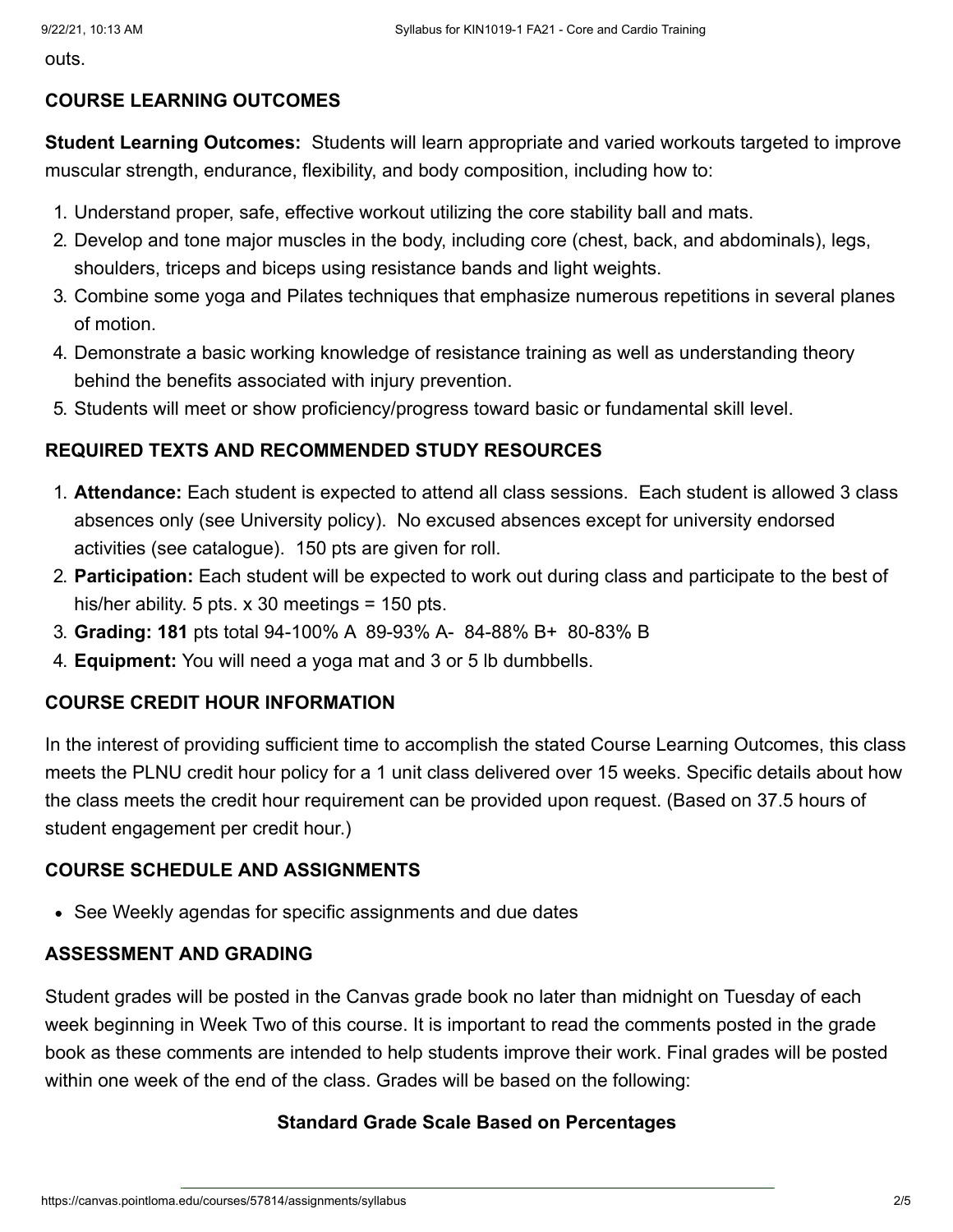| А        |                     |                         |               |                                                |
|----------|---------------------|-------------------------|---------------|------------------------------------------------|
| A 93-100 |                     |                         |               | $ B+87-89 $ C+77-79 $ D+67-69 $ F Less than 59 |
| A-90-92  |                     | B 83-86 C 73-76 D 63-66 |               |                                                |
|          | $B-80-82$ $C-70-72$ |                         | $D - 60 - 62$ |                                                |

## **INCOMPLETES AND LATE ASSIGNMENTS**

All assignments are to be submitted/turned in by the beginning of the class session when they are due including assignments posted in Canvas. Incompletes will only be assigned in extremely unusual circumstances.

## **PLNU COPYRIGHT POLICY**

Point Loma Nazarene University, as a non-profit educational institution, is entitled by law to use materials protected by the US Copyright Act for classroom education. Any use of those materials outside the class may violate the law.

## **PLNU ACADEMIC HONESTY POLICY**

Students should demonstrate academic honesty by doing original work and by giving appropriate credit to the ideas of others. Academic dishonesty is the act of presenting information, ideas, and/or concepts as one's own when in reality they are the results of another person's creativity and effort. A faculty member who believes a situation involving academic dishonesty has been detected may assign a failing grade for that assignment or examination, or, depending on the seriousness of the offense, for the course. Faculty should follow and students may appeal using the procedure in the university Catalog. See **Academic Policies [\(http://catalog.pointloma.edu/content.php?catoid=18&navoid=1278\)](http://catalog.pointloma.edu/content.php?catoid=18&navoid=1278)** for definitions of kinds of academic dishonesty and for further policy information.

## **PLNU ACADEMIC ACCOMMODATIONS POLICY**

PLNU is committed to providing equal opportunity for participation in all its programs, services, and activities. Students with disabilities may request course-related accommodations by contacting the [Educational Access Center \(EAC\), located in the Bond Academic Center \(](mailto:EAC@pointloma.edu)**EAC@pointloma.edu (mailto:EAC@pointloma.edu)** or 619-849-2486). Once a student's eligibility for an accommodation has been determined, the EAC will issue an academic accommodation plan ("AP") to all faculty who teach courses in which the student is enrolled each semester.

PLNU highly recommends that students speak with their professors during the first two weeks of each semester/term about the implementation of their AP in that particular course and/or if they do not wish to utilize some or all of the elements of their AP in that course.

Students who need accommodations for a disability should contact the EAC as early as possible (i.e., ideally before the beginning of the semester) to assure appropriate accommodations can be provided. It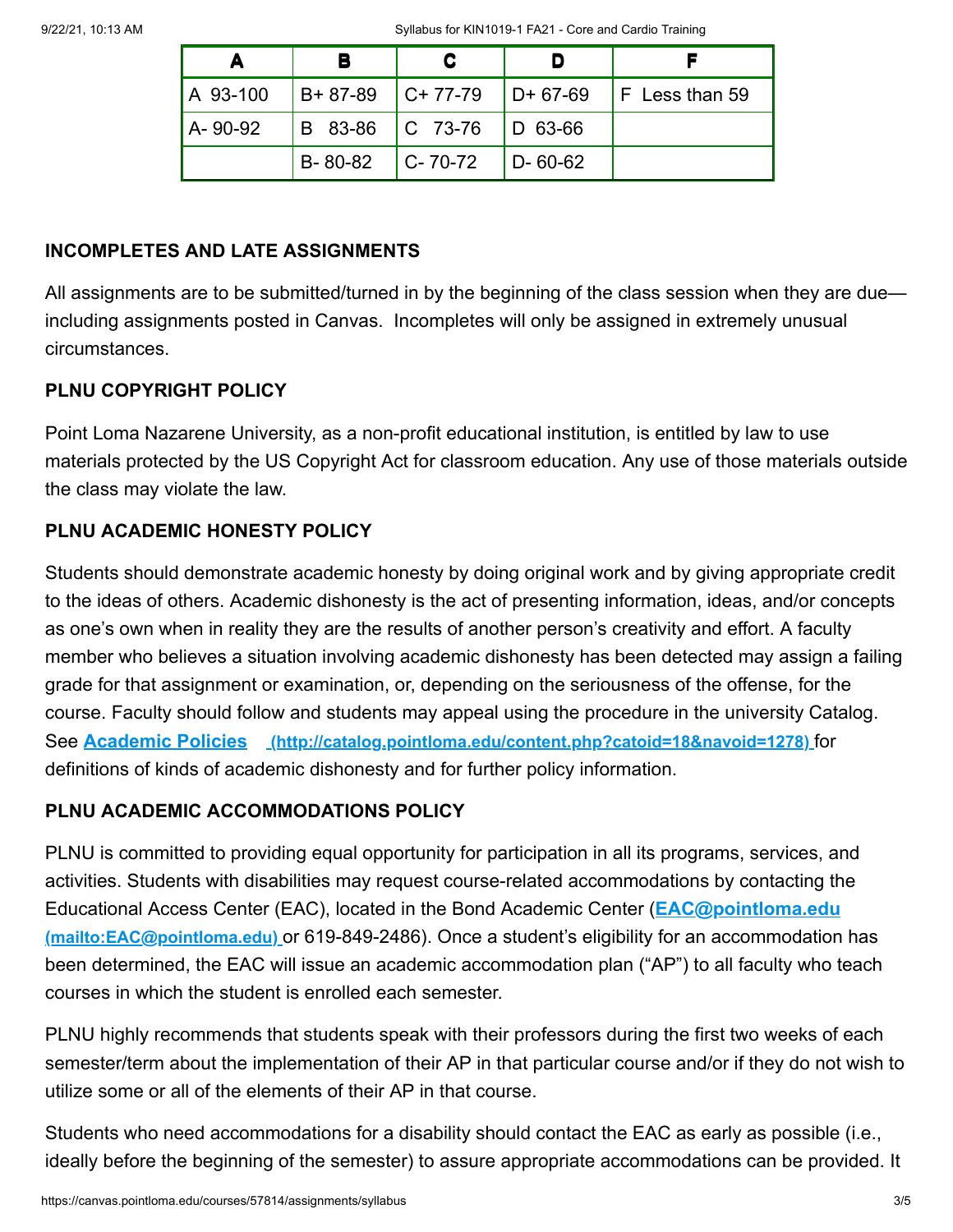is the student's responsibility to make the first contact with the EAC.

## **PLNU ATTENDANCE AND PARTICIPATION POLICY**

Regular and punctual attendance at all synchronous class sessions is considered essential to optimum academic achievement. If the student is absent for more than 10 percent of class sessions (virtual or face-to-face), the faculty member will issue a written warning of de-enrollment. If the absences exceed 20 percent, the student may be de-enrolled without notice until the university drop date or, after that date, receive the appropriate grade for their work and participation. In some courses, a portion of the credit hour content will be delivered asynchronously and attendance will be determined by submitting the assignments by the posted due dates. See **Academic Policies**

**[\(http://catalog.pointloma.edu/content.php?catoid=18&navoid=1278\)](http://catalog.pointloma.edu/content.php?catoid=18&navoid=1278)** in the Undergraduate Academic Catalog. If absences exceed these limits but are due to university excused health issues, an exception will be granted.

#### **Asynchronous Attendance/Participation Definition**

A day of attendance in asynchronous content is determined as contributing a substantive note, assignment, discussion, or submission by the posted due date. Failure to meet these standards will result in an absence for that day. Instructors will determine how many asynchronous attendance days are required each week.

#### **SPIRITUAL CARE**

Please be aware PLNU strives to be a place where you grow as whole persons. To this end, we provide resources for our students to encounter God and grow in their Christian faith. If students have questions, a desire to meet with the chaplain or have prayer requests you can contact the **Office of Spiritual Development [\(https://www.pointloma.edu/offices/spiritual-development\)](https://www.pointloma.edu/offices/spiritual-development)**

#### **USE OF TECHNOLOGY**

In order to be successful in the online environment, you'll need to meet the minimum technology and system requirements; please refer to the *Technology and System Requirements*  **[\(https://help.pointloma.edu/TDClient/1808/Portal/KB/ArticleDet?ID=108349\)](https://help.pointloma.edu/TDClient/1808/Portal/KB/ArticleDet?ID=108349)** information.

Problems with technology do not relieve you of the responsibility of participating, turning in your assignments, or completing your class work.

## **ASSIGNMENTS AT-A-GLANCE**

The table below lists our assignments and their due dates. Click on any assignment to review it.

## Course Summary:

**Date Details Due**